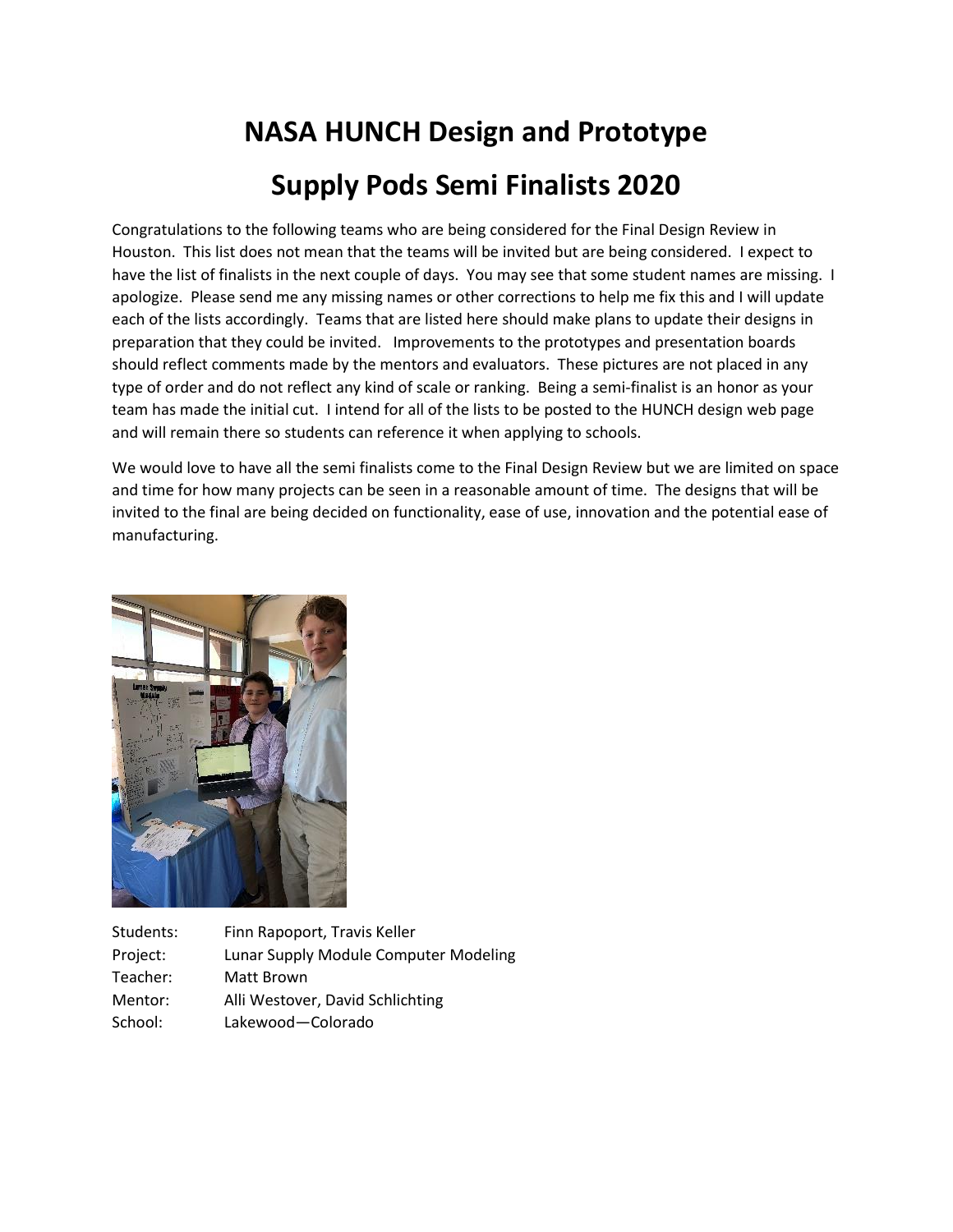

| Students: | Zaniya Whetstone, Jarin Cox, Jared Sullivan |
|-----------|---------------------------------------------|
| Project:  | Lunar Supply Pods                           |
| Teacher:  | Rebecca Allen                               |
| Mentor:   | Lisa Passarelli                             |
| School:   | Palm Bay Magnet--Florida                    |



| Students: | Johnathan Andrews, Amber Glory, Joshua Ange |
|-----------|---------------------------------------------|
| Project:  | Lunar Supply Pods                           |
| Teacher:  | Michael Hayes                               |
| Mentor:   | Alli Westover                               |
| School:   | iSchool--Texas                              |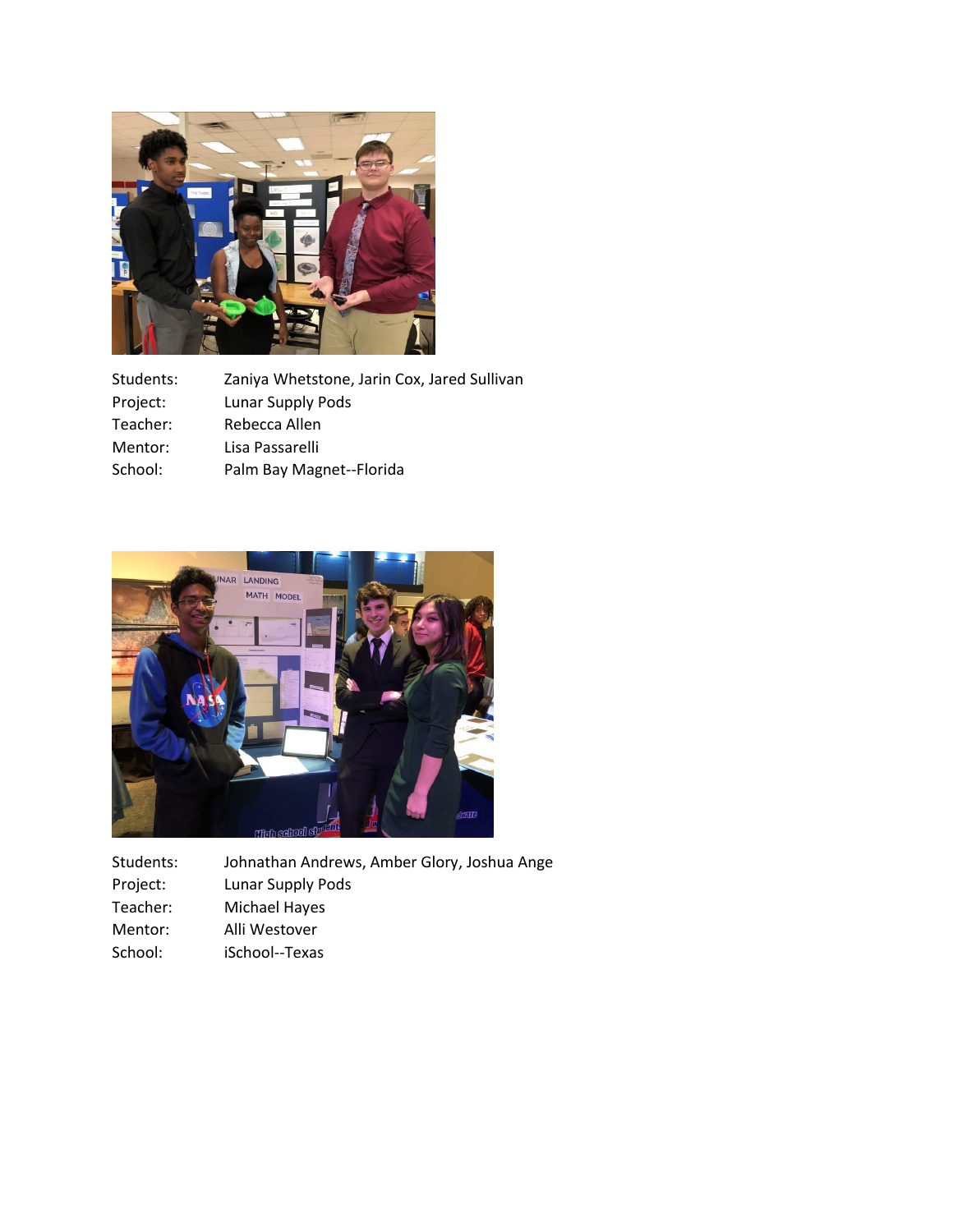

Students: David Ho, Jose Wui, Joseph Dambakli, Madelynn Partridge, Rafael Rubin deCelis, Spencer Posey, Tyler Dale, Riley Butler

|          | . |                   |  |
|----------|---|-------------------|--|
| Project: |   | Lunar Supply Pods |  |

| Teacher: | Jeff Marcinkowski |
|----------|-------------------|
|          |                   |

- Mentor: Glenn Johnson
- School: Oak Ridge--Texas



Students: Will Walker, Leo Harland, Wilson Bucholz, Riggs Turner Project: Lunar Supply Pod Teacher: Gary Duquette Mentor: Flo Gole School: Jackson Hole--Wyoming